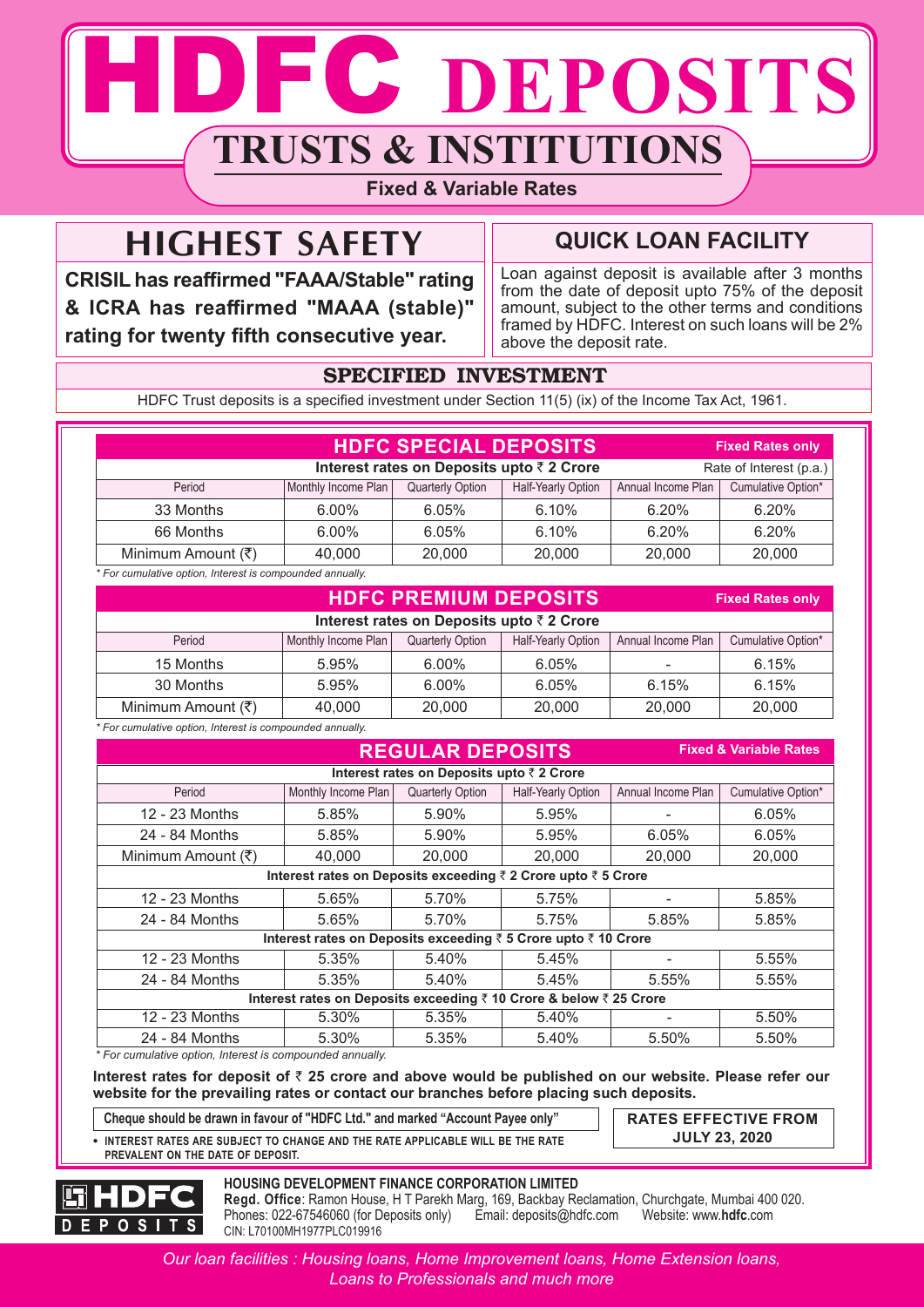#### **TERMS & CONDITIONS**

#### **DEPOSIT CAN BE PLACED BY**

Charitable Trusts, Religious Trusts, Educational Institutions, Association of Persons, Co-operative Societies, Partnership Firms and others as decided by management.

#### **MODE OF ACCEPTANCE**

**(a) RTGS/NEFT :** Remit to our following account on any working day (other than Saturday).

| Beneficiary Name: | <b>HDFC LTD</b>         |
|-------------------|-------------------------|
| Account No.       | 00600350003778          |
| <b>IFSC</b>       | HDFC0000060             |
| Bank & Branch     | HDFC Bank, Fort Branch. |

Effective Deposit Date : Same day if amount is credited to our account before the cut off time (currently<br>12 noon); else next working day. For amounts upto ₹ 10 lakhs cut off time is 4pm.

**(b) CHEQUE :** Deposit cheque favouring "HDFC LTD" (marked account payee) at any branch of HDFC Bank using the specially designed CMS Payslip (available at our office or printing through the Key Partner Portal).

Cheque drawn on HDFC Bank (favouring "HDFC Ltd - A/c 00600350003778") may be deposited into our account with HDFC Bank using the regular pay-in-slip.

Post Office Savings Bank cheques: We do not accept cheques drawn on Post Office Savings Bank as POSB does not participate in electronic payment systems (RTGS/NEFT/NACH).

Effective Deposit date : Date of realisation (except for HDFC Bank cheques credited after the cut off time, which will be similar to RTGS/NEFT), excluding Saturdays & Holidays.

**Note :** 1) If the amount is ₹ 2 crore or more, please inform us at least one hour in advance to the cut off time and ensure that funds are credited to our account before the cut off time.

2) Please ensure KYC is complied before remittance. Deposit Application has to be submitted immediately on credit of the amount to our bank account. If Deposit application is not submitted within 1 month of remittance, the deposit date will be from the date of submission of the application form, or as amended from time to time

(3) Interest rate prevalent on the effective deposit date will be applicable.

#### **INTEREST**

Interest will be payable on the deposit from the effective deposit date. Interest on deposits placed under Monthly Income Plan, Non-Cumulative Option and Annual Income Plan shall be paid on fixed dates as given below:

| Monthly Income Plan (MIP)           | Last day of each month                          |
|-------------------------------------|-------------------------------------------------|
| Non-cumulative- Quarterly option    | June 30, September 30, December 31 and March 31 |
| Non-cumulative - Half-yearly option | September 30 and March 31                       |
| Annual Income Plan                  | March 31                                        |

Cumulative Interest Option & Recurring Deposits Plan: Interest will be compounded annually and accrued every year after deducting tax, wherever applicable. The principal along with interest will be paid on maturity once the discharged deposit receipt is received by us. In case of MIP and Non-Cumulative deposits, if the first interest due date falls within a week from the deposit date, then the interest for the first broken period will be paid in the next interest cycle.

Interest amount (net of TDS - where applicable) will be paid through NACH at all centres where this facility is available. Where this facility is not available, interest will be paid through "Account payee" cheque drawn in favour of the first named depositor along with his bank account details furnished. In case of Monthly Income Plan, post-dated interest cheques for every financial year will be issued in advance. Interest on Monthly Income Plan under Variable Rate Deposit will be credited to the depositor's bank account on the last day of the month.

#### **VARIABLE RATE DEPOSIT**

Interest Rate on variable rate deposit is linked to the benchmark rate and will vary from time to time with the benchmark rate. Benchmark Rate is the rate of interest applicable on HDFC fixed rate deposit product for the corresponding period. Interest Reset Date - Rate of interest (ROI) will be reset at the beginning of each interest period. ROI prevailing on the first day of the interest period will be applicable for the entire interest period. Deposit placed under the variable rate deposit cannot be changed to fixed rate deposit before the maturity date. In case there is no specific selection made by the depositor on the application form, fixed rate will be considered.

#### **ELECTRONIC CLEARING SERVICE**

This facility is provided to depositors whereby the interest will be credited directly to the depositors' bank account. The depositor would receive a credit entry "HDFC" in his pass book/bank statement. Intimation of interest credited would be sent on an annual basis.

#### **DEDUCTION OF INCOME TAX AT SOURCE (TDS)**

No tax deduction at source on interest paid/credited upto ₹ 5000/- in a financial year. Income tax will be deducted at source under Section 194A of the Income Tax Act, 1961, at the rates in force. If the depositor is not liable to pay income tax and the interest to be paid/credited in a financial year does not exceed the maximum amount which is not chargeable to income tax, the depositor may submit a declaration in Form No. 15G so that income tax is not deducted at source. In such cases, PAN (Permanent Account Number) must be quoted in the Form 15G/H, else the form is invalid.

Sub-section 5A of Section 139A of the Income Tax Act, 1961 requires every person receiving any sum or income from which tax has been deducted to intimate his PAN to the person responsible for deducting such tax. Further, sub-section 5B of section 139A requires the person deducting such tax to indicate the PAN on the TDS certificate. In case PAN is not mentioned, the rate of TDS would be 20% as per section 206AA(1) of the Income-Tax Act, 1961.

#### **PREMATURE WITHDRAWAL**

**Request for premature withdrawal may be permitted at the sole discretion of the Corporation, subject to the Housing Finance Companies (NHB) Directions, 2010, as applicable from time to time.**

Premature withdrawal will not be allowed before completion of 3 months from the date of acceptance. In case of request for premature withdrawal after the expiry of 3 months, the rates given in the following table shall apply.

| Months completed from the date of deposit      | <b>Rate of Interest Payable</b>                                                                                                                                                                                                                                                                                                                                                                                                                                    |
|------------------------------------------------|--------------------------------------------------------------------------------------------------------------------------------------------------------------------------------------------------------------------------------------------------------------------------------------------------------------------------------------------------------------------------------------------------------------------------------------------------------------------|
| Minimum lock in period                         | 3 months                                                                                                                                                                                                                                                                                                                                                                                                                                                           |
| After 3 months but before 6 months             | No Interest.                                                                                                                                                                                                                                                                                                                                                                                                                                                       |
| After 6 months but before the date of maturity | The interest payable shall be 1% lower than the interest rate applicable for<br>the period for which the deposit has run or if no rate has been specified<br>for that period, then 2% lower than the minimum rate at which the public<br>deposits are accepted by HDFC. In respect of variable rate deposit, the<br>interest rate applicable for the period for which deposit has run would be<br>considered as applicable on the respective interest reset dates. |

The commission is paid up-front for the entire period of deposit to our authorized agents. In case of premature withdrawal, the commission is payable for the period completed and excess commission paid will be recovered from the deposit amount.

#### **RENEWAL / REPAYMENT OF DEPOSIT**

For renewal or repayment of deposit, the discharged deposit receipt must be surrendered to HDFC. In case of renewal of deposit, the prescribed application form signed by all depositors is also required to be submitted. In case of renewal, deposit period would commence from the maturity date of the renewed deposit and the interest rate prevailing on the date of maturity will be applicable. Maturity date of the renewed deposit should be at least 1 week beyond the actual date of renewal of such overdue deposits and premature withdrawal will not be permitted for 3 months from the actual date of renewal.

Auto-Renewal of Deposits: Depositor has the option to choose auto-renewal on maturity of the deposit. In such cases, the deposit would be automatically renewed on maturity under the similar product and for the same period at the rate of interest prevailing on the date of maturity of the deposit. In case the similar product/period options are not available on the maturity date, deposit will be renewed for a period which is closest to the original period. However, before the maturity date, depositor can cancel the auto-renewal instruction and request for repayment. If the depositor does not choose auto-renewal option, the maturity amount will be automatically remitted to depositor's bank account from where the funds were received on the maturity date.

Interest will accrue after the maturity date only if the deposit is renewed.

If the date of maturity falls on any day on which HDFC's office remains closed, repayment will be made on the next working day. Repayment amount is remitted to depositor's bank account directly through NEFT/RTGS/NACH or paid through account payee cheque favouring the first depositor.

#### **'KNOW YOUR CUSTOMER (KYC)' COMPLIANCE**

In terms of the Prevention of Money Laundering Act, 2002, the rules notified thereunder and Reserve Bank of India (Know Your Customer (KYC)) Directions, 2016, every depositor is required to comply<br>with the KYC requirements by submitting the required documents for various categories mentioned<br>on the reverse of the Applica stipulated thereunder, and providing any other additional information sought to comply with the reporting requirements under Section 285 BA of the Income-Tax Act, 1961. Depositor shall submit Permanent Account Number to the Corporation. In case the depositor has already submitted the above documents in their earlier deposit, then they need not submit the above documents again, but have to provide the reference of their customer number.

#### **GENERAL**

Deposits with HDFC are not transferable. Applications should be complete in all respects and HDFC has a right to accept or reject any application without notice, subject to the Housing Finance Companies (NHB) Directions, 2010.

Employees, Shareholders, Home Loan customers, customers referred by staff and high value depositors may be offered an additional interest rate in lieu of commission as decided by management from time to time. The benefit of additional ROI may be availed through a single option only. In case such deposits are generated through our authorised agents, commission on such deposits would be adjusted appropriately. All remittances by HDFC (towards interest, repayment, loan against deposit, etc.) shall be made to the bank account from where the funds were received by HDFC. Change in bank account may be permitted only in bonafide cases (such as where the account has been closed, etc.) at the sole discretion of the Corporation. CRISIL has reaffirmed "FAAA/Stable" rating to our Fixed Deposits Programme. This rating indicates that the degree of safety regarding timely payment of interest and principal is very strong.

ICRA has reaffirmed "MAAA(stable)" rating to our Fixed Deposit Programme. This rating is the highest credit quality rating assigned by ICRA. The rated deposits programme carries the lowest credit risk.

The aggregate dues from the facilities, both fund and non-fund based, extended to, and the aggregate dues from companies in the same group or other entities or business ventures in which the directors and/or the Corporation are/is holding substantial interest is ` 3,715.12 crore (Total exposure less equity investments) and the total amount of exposure to such entities is  $\overline{\tau}$  23,103.28 crore (Total exposure). The deposits solicited by the Corporation are not insured.

HDFC has a right to change, amend, add or delete the terms and conditions without notice, subject to the Housing Finance Companies (NHB) Directions, 2010, as applicable, from time to time.

In case of any deficiency of the corporation in servicing its deposits, the depositor may approach the National Consumers Disputes Redressal Forum, the State Level Consumers Disputes Redressal Forum or the District Level Consumers Dispute Redressal Forum for relief.

In case of non-repayment of the deposit or part thereof in accordance with the terms and conditions of the deposit, the depositor may make an application to an authorised officer of the National Housing Bank. The financial position of the corporation as disclosed and the representations made in the application form are true and correct and that the corporation and its Board of Directors are responsible for the correctness and veracity thereof.

The housing finance company is within the regulatory framework of the National Housing Bank. It must, however, be distinctly understood that the National Housing Bank does not undertake any responsibility for the financial soundness of the corporation or for the correctness of any of the statements or the representations made or opinions expressed by the corporation, and for repayment of deposit/discharge of liabilities by the corporation. HDFC Deposits programme is designed in accordance with NHB Regulations with the objective to channelise resources for housing.

#### **FOR AUTHORISED AGENTS**

**Agents are not authorised to accept cash from depositors or issue receipt on behalf of HDFC for deposits**. Please ensure that your name and code number is clearly mentioned in the box provided in the Application Form to enable payment of brokerage. Application Forms received without your name and code number will not be considered for payment of brokerage. Brokerage will be paid to Authorised Agents at the rate decided by the management.

| <b>圖HDFC</b>            |              |                                        | <b>PROVISIONAL RECEIPT</b>                                                                                                                                      |                                                     |
|-------------------------|--------------|----------------------------------------|-----------------------------------------------------------------------------------------------------------------------------------------------------------------|-----------------------------------------------------|
| WITH YOU. RIGHT THROUGH | www.hdfc.com |                                        |                                                                                                                                                                 | Date:                                               |
| Received from           |              |                                        | cheque / HDFC Deposit Receipt No.                                                                                                                               | for                                                 |
|                         | dated        | drawn on _____________________________ | <b>Bank Bank Bank</b>                                                                                                                                           | Branch towards                                      |
|                         |              |                                        | $\Box$ Monthly Income Plan $\Box$ Non-Cumulative $\Box$ Quarterly $\Box$ Half-Yearly) $\Box$ Annual Income Plan $\Box$ Cumulative for a period of $\Box$ months |                                                     |
| @ % per annum.          |              |                                        |                                                                                                                                                                 |                                                     |
|                         |              |                                        |                                                                                                                                                                 | For HOUSING DEVELOPMENT FINANCE CORPORATION LIMITED |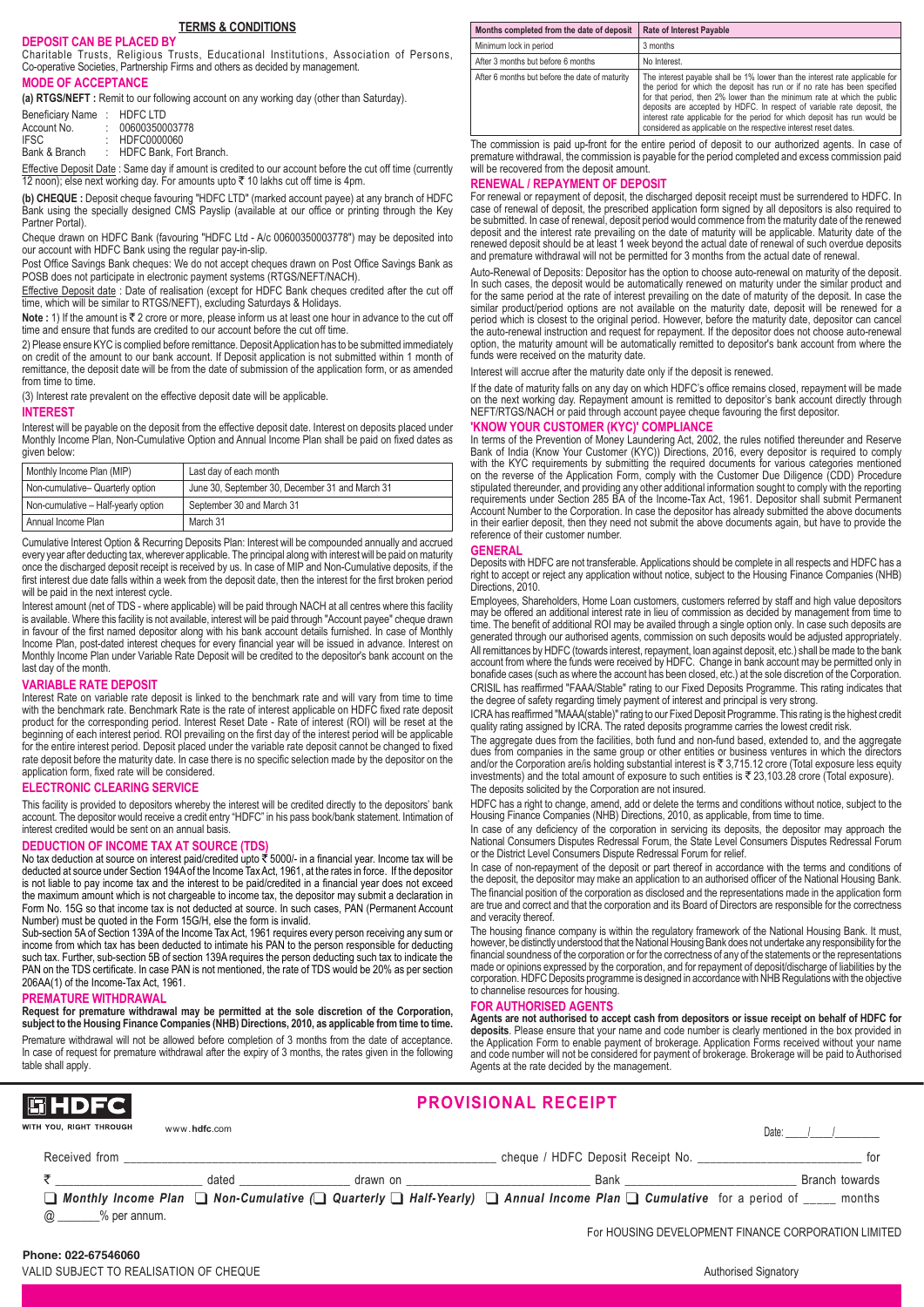

H**OUSING DEVELOPMENT FINANCE CORPORATION LIMITED**<br>**Regd. Offic**e: Ramon House, H T Parekh Marg, 169, Backbay Reclamation, Churchgate, Mumbai 400 020.<br>Phones: 022-67546060 (for Deposits only) Email: deposits@hdfc.com We

Code No.: CP/50913

| PLEASE USE BLOCK LETTERS AND TICK √<br>IN APPROPRIATE PLACES (PLEASE REFER NOTES FOR GUIDANCE)<br>Agents are not permitted to accept cash with application form and issue receipt. HDFC will in no way be responsible for such or other wrong tenders.<br>Date :                                                                                                                                                                                                                                                                                                                                                                                                                                                                                                                                                                                                                                                                                                                                                                                                                                                                                                                                                                                                                                                                                                                                                                                                                                                                                                                                                                                                                                                                                                                                                                                                                                                                                                                                                                                                                                                                                                                                                                                                                                                                                                                                                                                                                                                                                                                                                                                                                                                                                                                                                                                                                                                                                                                                                                                                                                                                                                                                                                                                                                                                                                                                                                                                                                                                                                                                                                                                                                                                                                         |                                                                                                                                                      |                        |                                                              |                         |                                           |                                                                                    |
|--------------------------------------------------------------------------------------------------------------------------------------------------------------------------------------------------------------------------------------------------------------------------------------------------------------------------------------------------------------------------------------------------------------------------------------------------------------------------------------------------------------------------------------------------------------------------------------------------------------------------------------------------------------------------------------------------------------------------------------------------------------------------------------------------------------------------------------------------------------------------------------------------------------------------------------------------------------------------------------------------------------------------------------------------------------------------------------------------------------------------------------------------------------------------------------------------------------------------------------------------------------------------------------------------------------------------------------------------------------------------------------------------------------------------------------------------------------------------------------------------------------------------------------------------------------------------------------------------------------------------------------------------------------------------------------------------------------------------------------------------------------------------------------------------------------------------------------------------------------------------------------------------------------------------------------------------------------------------------------------------------------------------------------------------------------------------------------------------------------------------------------------------------------------------------------------------------------------------------------------------------------------------------------------------------------------------------------------------------------------------------------------------------------------------------------------------------------------------------------------------------------------------------------------------------------------------------------------------------------------------------------------------------------------------------------------------------------------------------------------------------------------------------------------------------------------------------------------------------------------------------------------------------------------------------------------------------------------------------------------------------------------------------------------------------------------------------------------------------------------------------------------------------------------------------------------------------------------------------------------------------------------------------------------------------------------------------------------------------------------------------------------------------------------------------------------------------------------------------------------------------------------------------------------------------------------------------------------------------------------------------------------------------------------------------------------------------------------------------------------------------------------------|------------------------------------------------------------------------------------------------------------------------------------------------------|------------------------|--------------------------------------------------------------|-------------------------|-------------------------------------------|------------------------------------------------------------------------------------|
| We apply for placement/renewal of deposit at<br><b>Branch</b>                                                                                                                                                                                                                                                                                                                                                                                                                                                                                                                                                                                                                                                                                                                                                                                                                                                                                                                                                                                                                                                                                                                                                                                                                                                                                                                                                                                                                                                                                                                                                                                                                                                                                                                                                                                                                                                                                                                                                                                                                                                                                                                                                                                                                                                                                                                                                                                                                                                                                                                                                                                                                                                                                                                                                                                                                                                                                                                                                                                                                                                                                                                                                                                                                                                                                                                                                                                                                                                                                                                                                                                                                                                                                                            |                                                                                                                                                      |                        |                                                              |                         |                                           |                                                                                    |
| for a period of                                                                                                                                                                                                                                                                                                                                                                                                                                                                                                                                                                                                                                                                                                                                                                                                                                                                                                                                                                                                                                                                                                                                                                                                                                                                                                                                                                                                                                                                                                                                                                                                                                                                                                                                                                                                                                                                                                                                                                                                                                                                                                                                                                                                                                                                                                                                                                                                                                                                                                                                                                                                                                                                                                                                                                                                                                                                                                                                                                                                                                                                                                                                                                                                                                                                                                                                                                                                                                                                                                                                                                                                                                                                                                                                                          | months and will earn interest $@$                                                                                                                    |                        |                                                              |                         | % p.a. The payment details are as under : |                                                                                    |
| <b>PAYMENT DETAILS</b>                                                                                                                                                                                                                                                                                                                                                                                                                                                                                                                                                                                                                                                                                                                                                                                                                                                                                                                                                                                                                                                                                                                                                                                                                                                                                                                                                                                                                                                                                                                                                                                                                                                                                                                                                                                                                                                                                                                                                                                                                                                                                                                                                                                                                                                                                                                                                                                                                                                                                                                                                                                                                                                                                                                                                                                                                                                                                                                                                                                                                                                                                                                                                                                                                                                                                                                                                                                                                                                                                                                                                                                                                                                                                                                                                   | Cheque                                                                                                                                               | <b>RTGS</b>            |                                                              | Amount: $\bar{\tau}$    |                                           |                                                                                    |
| Cheque No.                                                                                                                                                                                                                                                                                                                                                                                                                                                                                                                                                                                                                                                                                                                                                                                                                                                                                                                                                                                                                                                                                                                                                                                                                                                                                                                                                                                                                                                                                                                                                                                                                                                                                                                                                                                                                                                                                                                                                                                                                                                                                                                                                                                                                                                                                                                                                                                                                                                                                                                                                                                                                                                                                                                                                                                                                                                                                                                                                                                                                                                                                                                                                                                                                                                                                                                                                                                                                                                                                                                                                                                                                                                                                                                                                               |                                                                                                                                                      |                        |                                                              | Date:                   |                                           |                                                                                    |
| <b>Bank Name</b>                                                                                                                                                                                                                                                                                                                                                                                                                                                                                                                                                                                                                                                                                                                                                                                                                                                                                                                                                                                                                                                                                                                                                                                                                                                                                                                                                                                                                                                                                                                                                                                                                                                                                                                                                                                                                                                                                                                                                                                                                                                                                                                                                                                                                                                                                                                                                                                                                                                                                                                                                                                                                                                                                                                                                                                                                                                                                                                                                                                                                                                                                                                                                                                                                                                                                                                                                                                                                                                                                                                                                                                                                                                                                                                                                         |                                                                                                                                                      |                        |                                                              | Branch:                 |                                           |                                                                                    |
|                                                                                                                                                                                                                                                                                                                                                                                                                                                                                                                                                                                                                                                                                                                                                                                                                                                                                                                                                                                                                                                                                                                                                                                                                                                                                                                                                                                                                                                                                                                                                                                                                                                                                                                                                                                                                                                                                                                                                                                                                                                                                                                                                                                                                                                                                                                                                                                                                                                                                                                                                                                                                                                                                                                                                                                                                                                                                                                                                                                                                                                                                                                                                                                                                                                                                                                                                                                                                                                                                                                                                                                                                                                                                                                                                                          |                                                                                                                                                      |                        |                                                              |                         |                                           |                                                                                    |
| HDFC Deposit Receipt No.                                                                                                                                                                                                                                                                                                                                                                                                                                                                                                                                                                                                                                                                                                                                                                                                                                                                                                                                                                                                                                                                                                                                                                                                                                                                                                                                                                                                                                                                                                                                                                                                                                                                                                                                                                                                                                                                                                                                                                                                                                                                                                                                                                                                                                                                                                                                                                                                                                                                                                                                                                                                                                                                                                                                                                                                                                                                                                                                                                                                                                                                                                                                                                                                                                                                                                                                                                                                                                                                                                                                                                                                                                                                                                                                                 | <b>SCHEME:</b>                                                                                                                                       | MONTHLY INCOME PLAN    | □ NON-CUMULATIVE (□ Quarterly Option □ Half-Yearly Option)   | <b>Maturity Date</b>    |                                           |                                                                                    |
| <b>FIXED RATE</b><br><b>DEPOSIT</b>                                                                                                                                                                                                                                                                                                                                                                                                                                                                                                                                                                                                                                                                                                                                                                                                                                                                                                                                                                                                                                                                                                                                                                                                                                                                                                                                                                                                                                                                                                                                                                                                                                                                                                                                                                                                                                                                                                                                                                                                                                                                                                                                                                                                                                                                                                                                                                                                                                                                                                                                                                                                                                                                                                                                                                                                                                                                                                                                                                                                                                                                                                                                                                                                                                                                                                                                                                                                                                                                                                                                                                                                                                                                                                                                      |                                                                                                                                                      | ANNUAL INCOME PLAN     | $\Box$ CUMULATIVE                                            |                         |                                           |                                                                                    |
|                                                                                                                                                                                                                                                                                                                                                                                                                                                                                                                                                                                                                                                                                                                                                                                                                                                                                                                                                                                                                                                                                                                                                                                                                                                                                                                                                                                                                                                                                                                                                                                                                                                                                                                                                                                                                                                                                                                                                                                                                                                                                                                                                                                                                                                                                                                                                                                                                                                                                                                                                                                                                                                                                                                                                                                                                                                                                                                                                                                                                                                                                                                                                                                                                                                                                                                                                                                                                                                                                                                                                                                                                                                                                                                                                                          | <b>STATUS:</b><br>$\Box$ CHARITABLE TRUST                                                                                                            |                        | $\Box$ RELIGIOUS TRUST                                       |                         | $\Box$ EDUCATIONAL INSTITUTION            |                                                                                    |
| <b>VARIABLE RATE</b><br><b>DEPOSIT</b>                                                                                                                                                                                                                                                                                                                                                                                                                                                                                                                                                                                                                                                                                                                                                                                                                                                                                                                                                                                                                                                                                                                                                                                                                                                                                                                                                                                                                                                                                                                                                                                                                                                                                                                                                                                                                                                                                                                                                                                                                                                                                                                                                                                                                                                                                                                                                                                                                                                                                                                                                                                                                                                                                                                                                                                                                                                                                                                                                                                                                                                                                                                                                                                                                                                                                                                                                                                                                                                                                                                                                                                                                                                                                                                                   |                                                                                                                                                      | ASSOCIATION OF PERSONS | CO-OPERATIVE SOCIETY <b>D</b> PARTNERSHIP FIRM               |                         |                                           | OTHERS (SPECIFY)                                                                   |
|                                                                                                                                                                                                                                                                                                                                                                                                                                                                                                                                                                                                                                                                                                                                                                                                                                                                                                                                                                                                                                                                                                                                                                                                                                                                                                                                                                                                                                                                                                                                                                                                                                                                                                                                                                                                                                                                                                                                                                                                                                                                                                                                                                                                                                                                                                                                                                                                                                                                                                                                                                                                                                                                                                                                                                                                                                                                                                                                                                                                                                                                                                                                                                                                                                                                                                                                                                                                                                                                                                                                                                                                                                                                                                                                                                          | <b>CATEGORY: O MEMBER OF PUBLIC</b>                                                                                                                  |                        | OTHERS (Pls. Specify)                                        |                         |                                           |                                                                                    |
|                                                                                                                                                                                                                                                                                                                                                                                                                                                                                                                                                                                                                                                                                                                                                                                                                                                                                                                                                                                                                                                                                                                                                                                                                                                                                                                                                                                                                                                                                                                                                                                                                                                                                                                                                                                                                                                                                                                                                                                                                                                                                                                                                                                                                                                                                                                                                                                                                                                                                                                                                                                                                                                                                                                                                                                                                                                                                                                                                                                                                                                                                                                                                                                                                                                                                                                                                                                                                                                                                                                                                                                                                                                                                                                                                                          | If "Know Your Customer" (KYC) information is already submitted,<br>please mention your Customer Number or kindly submit proof as mentioned overleaf. |                        |                                                              |                         |                                           |                                                                                    |
| <b>Registration No.</b>                                                                                                                                                                                                                                                                                                                                                                                                                                                                                                                                                                                                                                                                                                                                                                                                                                                                                                                                                                                                                                                                                                                                                                                                                                                                                                                                                                                                                                                                                                                                                                                                                                                                                                                                                                                                                                                                                                                                                                                                                                                                                                                                                                                                                                                                                                                                                                                                                                                                                                                                                                                                                                                                                                                                                                                                                                                                                                                                                                                                                                                                                                                                                                                                                                                                                                                                                                                                                                                                                                                                                                                                                                                                                                                                                  |                                                                                                                                                      |                        | Date of Incorporation/Agreement/Partnership                  |                         |                                           |                                                                                    |
| (In case of Companies and Firms)                                                                                                                                                                                                                                                                                                                                                                                                                                                                                                                                                                                                                                                                                                                                                                                                                                                                                                                                                                                                                                                                                                                                                                                                                                                                                                                                                                                                                                                                                                                                                                                                                                                                                                                                                                                                                                                                                                                                                                                                                                                                                                                                                                                                                                                                                                                                                                                                                                                                                                                                                                                                                                                                                                                                                                                                                                                                                                                                                                                                                                                                                                                                                                                                                                                                                                                                                                                                                                                                                                                                                                                                                                                                                                                                         |                                                                                                                                                      |                        | Or Trust Deed / Formation of AOP                             |                         |                                           |                                                                                    |
|                                                                                                                                                                                                                                                                                                                                                                                                                                                                                                                                                                                                                                                                                                                                                                                                                                                                                                                                                                                                                                                                                                                                                                                                                                                                                                                                                                                                                                                                                                                                                                                                                                                                                                                                                                                                                                                                                                                                                                                                                                                                                                                                                                                                                                                                                                                                                                                                                                                                                                                                                                                                                                                                                                                                                                                                                                                                                                                                                                                                                                                                                                                                                                                                                                                                                                                                                                                                                                                                                                                                                                                                                                                                                                                                                                          |                                                                                                                                                      |                        | NAME AND ADDRESS OF THE TRUST/INSTITUTION (IN BLOCK LETTERS) |                         |                                           |                                                                                    |
| Name                                                                                                                                                                                                                                                                                                                                                                                                                                                                                                                                                                                                                                                                                                                                                                                                                                                                                                                                                                                                                                                                                                                                                                                                                                                                                                                                                                                                                                                                                                                                                                                                                                                                                                                                                                                                                                                                                                                                                                                                                                                                                                                                                                                                                                                                                                                                                                                                                                                                                                                                                                                                                                                                                                                                                                                                                                                                                                                                                                                                                                                                                                                                                                                                                                                                                                                                                                                                                                                                                                                                                                                                                                                                                                                                                                     |                                                                                                                                                      |                        |                                                              |                         |                                           |                                                                                    |
|                                                                                                                                                                                                                                                                                                                                                                                                                                                                                                                                                                                                                                                                                                                                                                                                                                                                                                                                                                                                                                                                                                                                                                                                                                                                                                                                                                                                                                                                                                                                                                                                                                                                                                                                                                                                                                                                                                                                                                                                                                                                                                                                                                                                                                                                                                                                                                                                                                                                                                                                                                                                                                                                                                                                                                                                                                                                                                                                                                                                                                                                                                                                                                                                                                                                                                                                                                                                                                                                                                                                                                                                                                                                                                                                                                          |                                                                                                                                                      |                        |                                                              |                         |                                           |                                                                                    |
| Flat No. & Bldg. Name                                                                                                                                                                                                                                                                                                                                                                                                                                                                                                                                                                                                                                                                                                                                                                                                                                                                                                                                                                                                                                                                                                                                                                                                                                                                                                                                                                                                                                                                                                                                                                                                                                                                                                                                                                                                                                                                                                                                                                                                                                                                                                                                                                                                                                                                                                                                                                                                                                                                                                                                                                                                                                                                                                                                                                                                                                                                                                                                                                                                                                                                                                                                                                                                                                                                                                                                                                                                                                                                                                                                                                                                                                                                                                                                                    |                                                                                                                                                      |                        |                                                              |                         |                                           |                                                                                    |
| Road No. / Name                                                                                                                                                                                                                                                                                                                                                                                                                                                                                                                                                                                                                                                                                                                                                                                                                                                                                                                                                                                                                                                                                                                                                                                                                                                                                                                                                                                                                                                                                                                                                                                                                                                                                                                                                                                                                                                                                                                                                                                                                                                                                                                                                                                                                                                                                                                                                                                                                                                                                                                                                                                                                                                                                                                                                                                                                                                                                                                                                                                                                                                                                                                                                                                                                                                                                                                                                                                                                                                                                                                                                                                                                                                                                                                                                          |                                                                                                                                                      |                        |                                                              |                         |                                           |                                                                                    |
| City                                                                                                                                                                                                                                                                                                                                                                                                                                                                                                                                                                                                                                                                                                                                                                                                                                                                                                                                                                                                                                                                                                                                                                                                                                                                                                                                                                                                                                                                                                                                                                                                                                                                                                                                                                                                                                                                                                                                                                                                                                                                                                                                                                                                                                                                                                                                                                                                                                                                                                                                                                                                                                                                                                                                                                                                                                                                                                                                                                                                                                                                                                                                                                                                                                                                                                                                                                                                                                                                                                                                                                                                                                                                                                                                                                     |                                                                                                                                                      |                        |                                                              | Pin Code                |                                           |                                                                                    |
| <b>State</b>                                                                                                                                                                                                                                                                                                                                                                                                                                                                                                                                                                                                                                                                                                                                                                                                                                                                                                                                                                                                                                                                                                                                                                                                                                                                                                                                                                                                                                                                                                                                                                                                                                                                                                                                                                                                                                                                                                                                                                                                                                                                                                                                                                                                                                                                                                                                                                                                                                                                                                                                                                                                                                                                                                                                                                                                                                                                                                                                                                                                                                                                                                                                                                                                                                                                                                                                                                                                                                                                                                                                                                                                                                                                                                                                                             |                                                                                                                                                      |                        |                                                              | Country                 |                                           |                                                                                    |
|                                                                                                                                                                                                                                                                                                                                                                                                                                                                                                                                                                                                                                                                                                                                                                                                                                                                                                                                                                                                                                                                                                                                                                                                                                                                                                                                                                                                                                                                                                                                                                                                                                                                                                                                                                                                                                                                                                                                                                                                                                                                                                                                                                                                                                                                                                                                                                                                                                                                                                                                                                                                                                                                                                                                                                                                                                                                                                                                                                                                                                                                                                                                                                                                                                                                                                                                                                                                                                                                                                                                                                                                                                                                                                                                                                          | Income-tax Permanent Account No. (PAN)                                                                                                               |                        |                                                              | $\Box$ Applied for      |                                           |                                                                                    |
|                                                                                                                                                                                                                                                                                                                                                                                                                                                                                                                                                                                                                                                                                                                                                                                                                                                                                                                                                                                                                                                                                                                                                                                                                                                                                                                                                                                                                                                                                                                                                                                                                                                                                                                                                                                                                                                                                                                                                                                                                                                                                                                                                                                                                                                                                                                                                                                                                                                                                                                                                                                                                                                                                                                                                                                                                                                                                                                                                                                                                                                                                                                                                                                                                                                                                                                                                                                                                                                                                                                                                                                                                                                                                                                                                                          |                                                                                                                                                      |                        | <b>PARTICULARS OF BANK ACCOUNT</b>                           |                         |                                           |                                                                                    |
|                                                                                                                                                                                                                                                                                                                                                                                                                                                                                                                                                                                                                                                                                                                                                                                                                                                                                                                                                                                                                                                                                                                                                                                                                                                                                                                                                                                                                                                                                                                                                                                                                                                                                                                                                                                                                                                                                                                                                                                                                                                                                                                                                                                                                                                                                                                                                                                                                                                                                                                                                                                                                                                                                                                                                                                                                                                                                                                                                                                                                                                                                                                                                                                                                                                                                                                                                                                                                                                                                                                                                                                                                                                                                                                                                                          | Interest on this deposit and redemption proceeds may be credited to above bank account directly through NACH/NEFT/RTGS/direct credit facility.       |                        |                                                              |                         |                                           |                                                                                    |
| Bank Account No.                                                                                                                                                                                                                                                                                                                                                                                                                                                                                                                                                                                                                                                                                                                                                                                                                                                                                                                                                                                                                                                                                                                                                                                                                                                                                                                                                                                                                                                                                                                                                                                                                                                                                                                                                                                                                                                                                                                                                                                                                                                                                                                                                                                                                                                                                                                                                                                                                                                                                                                                                                                                                                                                                                                                                                                                                                                                                                                                                                                                                                                                                                                                                                                                                                                                                                                                                                                                                                                                                                                                                                                                                                                                                                                                                         |                                                                                                                                                      |                        |                                                              | Name of Bank :          |                                           |                                                                                    |
| MICR Code:                                                                                                                                                                                                                                                                                                                                                                                                                                                                                                                                                                                                                                                                                                                                                                                                                                                                                                                                                                                                                                                                                                                                                                                                                                                                                                                                                                                                                                                                                                                                                                                                                                                                                                                                                                                                                                                                                                                                                                                                                                                                                                                                                                                                                                                                                                                                                                                                                                                                                                                                                                                                                                                                                                                                                                                                                                                                                                                                                                                                                                                                                                                                                                                                                                                                                                                                                                                                                                                                                                                                                                                                                                                                                                                                                               |                                                                                                                                                      |                        |                                                              | Branch :                |                                           |                                                                                    |
| IFSC Code:                                                                                                                                                                                                                                                                                                                                                                                                                                                                                                                                                                                                                                                                                                                                                                                                                                                                                                                                                                                                                                                                                                                                                                                                                                                                                                                                                                                                                                                                                                                                                                                                                                                                                                                                                                                                                                                                                                                                                                                                                                                                                                                                                                                                                                                                                                                                                                                                                                                                                                                                                                                                                                                                                                                                                                                                                                                                                                                                                                                                                                                                                                                                                                                                                                                                                                                                                                                                                                                                                                                                                                                                                                                                                                                                                               |                                                                                                                                                      |                        |                                                              | Account: $\Box$ Savings | $\Box$ Current                            |                                                                                    |
| We hereby declare that the name of the Trust/Institution mentioned in our application is the beneficial owner of this deposit and as such the Trust/Institution should be treated as the payee for the purpose of tax deductio<br>1961. We hereby agree to abide by the attached terms and conditions governing the deposit.<br>We certify that the information provided above is in accordance with section 285BA of the Income Tax Act, 1961 read with Rules 114F to 114H of the Income Tax Rules, 1962. We also certify that we are not a tax-resident of a<br>withheld any material information that may affect the assessment/categorization of the account as a Reportable account or otherwise. We permit/authorise HDFC Ltd. to collect, store, communicate and process information rela<br>therein, by HDFC Ltd. and any of its affiliates wherever situated including sharing, transfer and disclosure between them and to the authorities in and/or outside India of any confidential information for compliance with a<br>foreign. We undertake to inform you immediately of any changes that may take place in the information provided above as well as in the documentary evidence provided by us or if any certification becomes incorrect and to pr<br>with documentary evidence. We also agree that our failure to disclose any material fact known to us, now or in future, may invalidate our application and HDFC Ltd. would be within its right to put restrictions in the opera<br>any regulator and/or any authority designated by the Government of India (GOI)/RBI for the purpose or take any other action as may be deemed appropriate by HDFC Ltd. If the deficiency is not remedied by us within the stipu<br>acknowledge that HDFC Ltd. shall have the right and authority to carry out investigations from the information available in public domain for confirming the information provided by us to HDFC Ltd. It shall be our responsib<br>comply at all times with all relevant laws relating to reporting under section 285BA of the Act read with the Rules hereunder. We also agree to furnish such information and/or documents as HDFC Ltd. may require from time t<br>either in India or abroad in the subject matter herein. We shall indemnify HDFC Ltd. for any loss that may arise to HDFC Ltd. on account of providing incorrect or incomplete information.<br>We further declare that, we are authorized to make this deposit in the above-mentioned scheme (HDFC Deposit) and that the amount kept in the deposit is through legitimate source and does not involve directly or indirectly<br>or is not designed for the purpose of any contravention or evasion of the provisions of the Prevention of Money Laundering Act, 2002 and any Rules, Regulations, Notifications, Guidelines or Directions thereunder, as amende<br>further information and fully co-operate in any investigation as and when required by the Corporation in accordance with the applicable Law. We<br>On Maturity of the deposit, I/We hereby give my/our explicit consent to HDFC Limited to<br>further affirm that the information/details provided by us are true and correct in all respect and nothing has been concealed. We hereby authorise<br>$\Box$ Renew principal and interest<br>HDFC to send Email/SMS alerts for all transactions relating to our deposits.<br>We have gone through the financial and other statements/particulars/representations furnished/made by the Corporation and after careful<br>$\Box$ Renew principal<br>consideration we are making the deposit with the Corporation at our own risk and volition.<br>$\Box$ Pay the principal and interest to my/our designated Bank Account mentioned herein. |                                                                                                                                                      |                        |                                                              |                         |                                           |                                                                                    |
|                                                                                                                                                                                                                                                                                                                                                                                                                                                                                                                                                                                                                                                                                                                                                                                                                                                                                                                                                                                                                                                                                                                                                                                                                                                                                                                                                                                                                                                                                                                                                                                                                                                                                                                                                                                                                                                                                                                                                                                                                                                                                                                                                                                                                                                                                                                                                                                                                                                                                                                                                                                                                                                                                                                                                                                                                                                                                                                                                                                                                                                                                                                                                                                                                                                                                                                                                                                                                                                                                                                                                                                                                                                                                                                                                                          | Name of Trustee(s)/Authorised Signatories with Tel. No.                                                                                              |                        |                                                              |                         |                                           | Signatures of Trustee(s) / Signatories<br>alongwith Seal/Rubber Stamp of the Trust |
|                                                                                                                                                                                                                                                                                                                                                                                                                                                                                                                                                                                                                                                                                                                                                                                                                                                                                                                                                                                                                                                                                                                                                                                                                                                                                                                                                                                                                                                                                                                                                                                                                                                                                                                                                                                                                                                                                                                                                                                                                                                                                                                                                                                                                                                                                                                                                                                                                                                                                                                                                                                                                                                                                                                                                                                                                                                                                                                                                                                                                                                                                                                                                                                                                                                                                                                                                                                                                                                                                                                                                                                                                                                                                                                                                                          |                                                                                                                                                      |                        |                                                              |                         |                                           |                                                                                    |
| i) Name                                                                                                                                                                                                                                                                                                                                                                                                                                                                                                                                                                                                                                                                                                                                                                                                                                                                                                                                                                                                                                                                                                                                                                                                                                                                                                                                                                                                                                                                                                                                                                                                                                                                                                                                                                                                                                                                                                                                                                                                                                                                                                                                                                                                                                                                                                                                                                                                                                                                                                                                                                                                                                                                                                                                                                                                                                                                                                                                                                                                                                                                                                                                                                                                                                                                                                                                                                                                                                                                                                                                                                                                                                                                                                                                                                  |                                                                                                                                                      |                        |                                                              |                         |                                           |                                                                                    |
|                                                                                                                                                                                                                                                                                                                                                                                                                                                                                                                                                                                                                                                                                                                                                                                                                                                                                                                                                                                                                                                                                                                                                                                                                                                                                                                                                                                                                                                                                                                                                                                                                                                                                                                                                                                                                                                                                                                                                                                                                                                                                                                                                                                                                                                                                                                                                                                                                                                                                                                                                                                                                                                                                                                                                                                                                                                                                                                                                                                                                                                                                                                                                                                                                                                                                                                                                                                                                                                                                                                                                                                                                                                                                                                                                                          |                                                                                                                                                      |                        | PAN No.                                                      |                         |                                           |                                                                                    |
| ii) Name                                                                                                                                                                                                                                                                                                                                                                                                                                                                                                                                                                                                                                                                                                                                                                                                                                                                                                                                                                                                                                                                                                                                                                                                                                                                                                                                                                                                                                                                                                                                                                                                                                                                                                                                                                                                                                                                                                                                                                                                                                                                                                                                                                                                                                                                                                                                                                                                                                                                                                                                                                                                                                                                                                                                                                                                                                                                                                                                                                                                                                                                                                                                                                                                                                                                                                                                                                                                                                                                                                                                                                                                                                                                                                                                                                 |                                                                                                                                                      |                        |                                                              |                         |                                           |                                                                                    |
|                                                                                                                                                                                                                                                                                                                                                                                                                                                                                                                                                                                                                                                                                                                                                                                                                                                                                                                                                                                                                                                                                                                                                                                                                                                                                                                                                                                                                                                                                                                                                                                                                                                                                                                                                                                                                                                                                                                                                                                                                                                                                                                                                                                                                                                                                                                                                                                                                                                                                                                                                                                                                                                                                                                                                                                                                                                                                                                                                                                                                                                                                                                                                                                                                                                                                                                                                                                                                                                                                                                                                                                                                                                                                                                                                                          |                                                                                                                                                      |                        | PAN No.                                                      |                         |                                           |                                                                                    |
| iii) Name                                                                                                                                                                                                                                                                                                                                                                                                                                                                                                                                                                                                                                                                                                                                                                                                                                                                                                                                                                                                                                                                                                                                                                                                                                                                                                                                                                                                                                                                                                                                                                                                                                                                                                                                                                                                                                                                                                                                                                                                                                                                                                                                                                                                                                                                                                                                                                                                                                                                                                                                                                                                                                                                                                                                                                                                                                                                                                                                                                                                                                                                                                                                                                                                                                                                                                                                                                                                                                                                                                                                                                                                                                                                                                                                                                |                                                                                                                                                      |                        |                                                              |                         |                                           |                                                                                    |
|                                                                                                                                                                                                                                                                                                                                                                                                                                                                                                                                                                                                                                                                                                                                                                                                                                                                                                                                                                                                                                                                                                                                                                                                                                                                                                                                                                                                                                                                                                                                                                                                                                                                                                                                                                                                                                                                                                                                                                                                                                                                                                                                                                                                                                                                                                                                                                                                                                                                                                                                                                                                                                                                                                                                                                                                                                                                                                                                                                                                                                                                                                                                                                                                                                                                                                                                                                                                                                                                                                                                                                                                                                                                                                                                                                          |                                                                                                                                                      |                        | PAN No.                                                      |                         |                                           |                                                                                    |
| <b>FOR OFFICE USE ONLY</b>                                                                                                                                                                                                                                                                                                                                                                                                                                                                                                                                                                                                                                                                                                                                                                                                                                                                                                                                                                                                                                                                                                                                                                                                                                                                                                                                                                                                                                                                                                                                                                                                                                                                                                                                                                                                                                                                                                                                                                                                                                                                                                                                                                                                                                                                                                                                                                                                                                                                                                                                                                                                                                                                                                                                                                                                                                                                                                                                                                                                                                                                                                                                                                                                                                                                                                                                                                                                                                                                                                                                                                                                                                                                                                                                               |                                                                                                                                                      |                        |                                                              |                         |                                           |                                                                                    |
| Deposit Receipt No.                                                                                                                                                                                                                                                                                                                                                                                                                                                                                                                                                                                                                                                                                                                                                                                                                                                                                                                                                                                                                                                                                                                                                                                                                                                                                                                                                                                                                                                                                                                                                                                                                                                                                                                                                                                                                                                                                                                                                                                                                                                                                                                                                                                                                                                                                                                                                                                                                                                                                                                                                                                                                                                                                                                                                                                                                                                                                                                                                                                                                                                                                                                                                                                                                                                                                                                                                                                                                                                                                                                                                                                                                                                                                                                                                      | Stationery Serial No.                                                                                                                                | Date of Receipt        | Date of Deposit                                              |                         | Checked by                                | G062/07/2020/<br>Authorised by                                                     |

DEPOSIT APPLICATION FORM (TRUSTS & INSTITUTIONS)